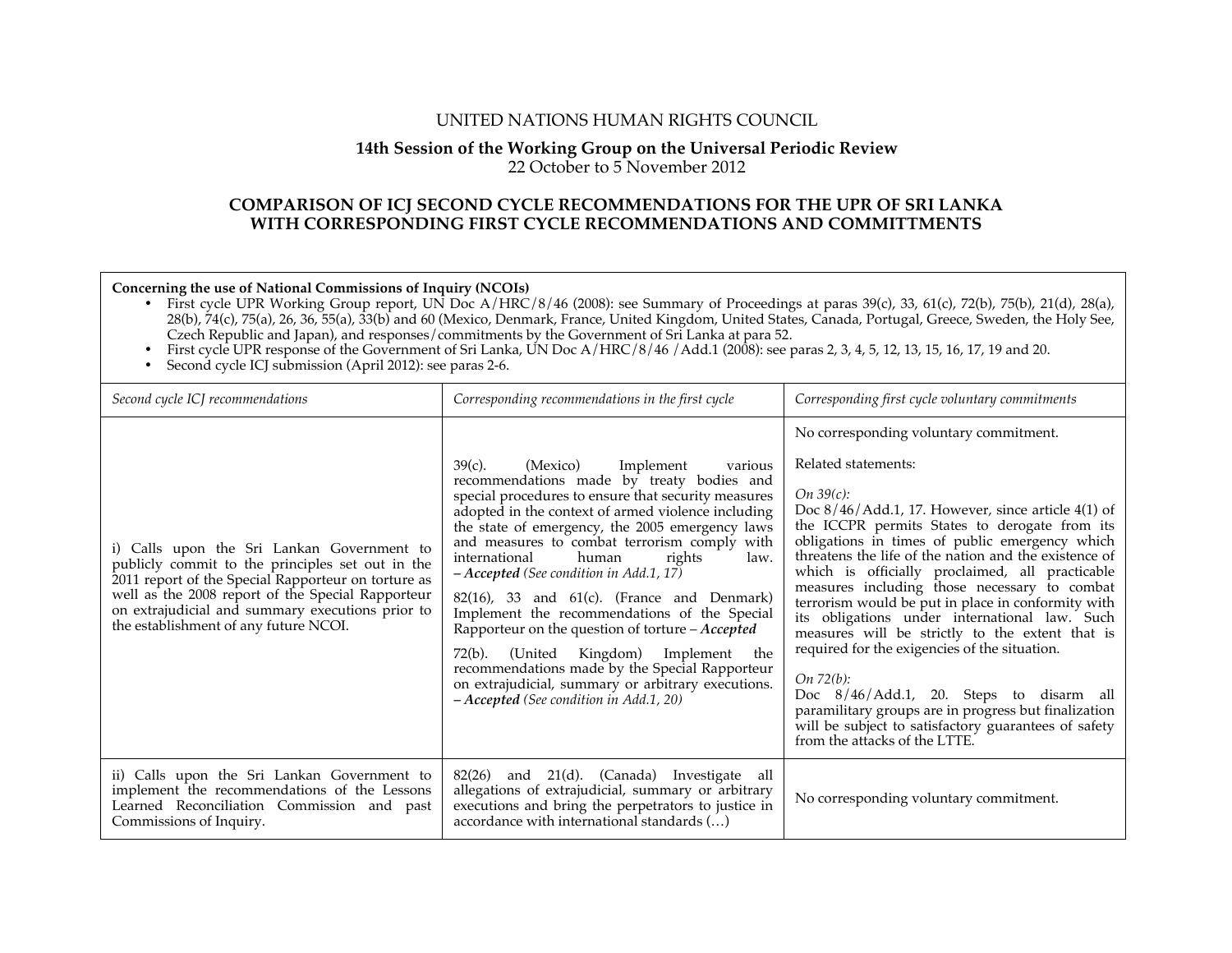|                                                                                                                                                                                                                                                                                                                                                                                                                                     | - Accepted Part                                                                                                                                                                                                                                                                                                                                                                                                                                                                                                                                                                                                                                                                                                                                                                                                                                                                                                                                                                                                          |                                                                                                                                                                                                                                                                                                                                                                                                                                                                                                                                                                                                                                                                                                                                                                                                                                                                                                                                                                                                                                                                                                                                           |
|-------------------------------------------------------------------------------------------------------------------------------------------------------------------------------------------------------------------------------------------------------------------------------------------------------------------------------------------------------------------------------------------------------------------------------------|--------------------------------------------------------------------------------------------------------------------------------------------------------------------------------------------------------------------------------------------------------------------------------------------------------------------------------------------------------------------------------------------------------------------------------------------------------------------------------------------------------------------------------------------------------------------------------------------------------------------------------------------------------------------------------------------------------------------------------------------------------------------------------------------------------------------------------------------------------------------------------------------------------------------------------------------------------------------------------------------------------------------------|-------------------------------------------------------------------------------------------------------------------------------------------------------------------------------------------------------------------------------------------------------------------------------------------------------------------------------------------------------------------------------------------------------------------------------------------------------------------------------------------------------------------------------------------------------------------------------------------------------------------------------------------------------------------------------------------------------------------------------------------------------------------------------------------------------------------------------------------------------------------------------------------------------------------------------------------------------------------------------------------------------------------------------------------------------------------------------------------------------------------------------------------|
|                                                                                                                                                                                                                                                                                                                                                                                                                                     | (Cont.)  in order to combat impunity for human<br>rights violations. (Canada specifically referred to<br>the public hearings of the Commission of Inquiry,<br>which implicated members of the Government and<br>security forces.) - Not Accepted Part<br>82(15) and 75(b). (United States) Ensure the<br>adequate completion of investigations into the<br>killings of aid workers, including by encouraging<br>the Presidential Commission of Inquiry to use its<br>legal powers to their full extent. - Accepted                                                                                                                                                                                                                                                                                                                                                                                                                                                                                                       |                                                                                                                                                                                                                                                                                                                                                                                                                                                                                                                                                                                                                                                                                                                                                                                                                                                                                                                                                                                                                                                                                                                                           |
| iii) Calls upon the Sri Lankan Government to hold<br>criminally accountable all persons who were<br>responsible for the violations of human rights law<br>and humanitarian law amounting to crimes under<br>international law, including in relation to the<br>attacks on civilians, in the final stages of the civil<br>war, including allegations found credible by the<br>UN Panel of Experts on Accountability in Sri<br>Lanka. | 82(26) and 21(d). (Canada) Investigate all<br>allegations of extrajudicial, summary or arbitrary<br>executions and bring the perpetrators to justice in<br>accordance with international standards ()<br>- Accepted Part<br>(Cont.)  in order to combat impunity for human<br>rights violations.<br>- Not Accepted Part<br>28(a). (Portugal) To address torture and implement<br>safeguards to prevent torture and extrajudicial<br>executions. - Accepted Part<br>(Cont.) and combat impunity.<br>- Not Accepted Part<br>82(29) and 74(c). (Greece) Take all necessary<br>measures to prosecute and punish perpetrators of<br>violations of international human rights law and<br>humanitarian law. - Accepted<br>75(a). (United States) Investigate and report human<br>rights violations and promote remedial measures,<br>including criminal investigation, prosecution and<br>capacity building. - Not Accepted<br>82(27) and 26. (Sweden) Adopt measures to<br>investigate, prosecute and punish those responsible | On $28(a)$ :<br>Doc 8/46/Add.1, 2. The Government does not<br>condone torture or extra-judicial executions under<br>any circumstances and refutes any implicit<br>suggestion that it has been complicit in torture or<br>extra-judicial executions.<br>On $28(a)$ :<br>Doc 8/46/Add.1, 3. All complaints of torture are<br>impartially and comprehensively investigated into<br>and perpetrators prosecuted in court. The victim is<br>also entitled to pursue civil damages in court.<br>On $28(a)$ :<br>Doc 8/46/Add.1, 4. Extra-judicial killings are also<br>criminalised<br>without<br>any<br>exception.<br>Comprehensive legal processes are available to act<br>against those responsible for such criminal activity.<br>On 28(a):<br>Doc 8/46/Add.1, 5. Sri Lanka will, as it does at<br>present, continue to implement and further<br>develop safeguards to prevent the occurrence of<br>such criminal activity.<br>Doc $8/46$ , 52. The Government is determined to<br>ensure that all complaints are comprehensively<br>and impartially investigated into, perpetrators<br>identified, and evidence against them collected, so |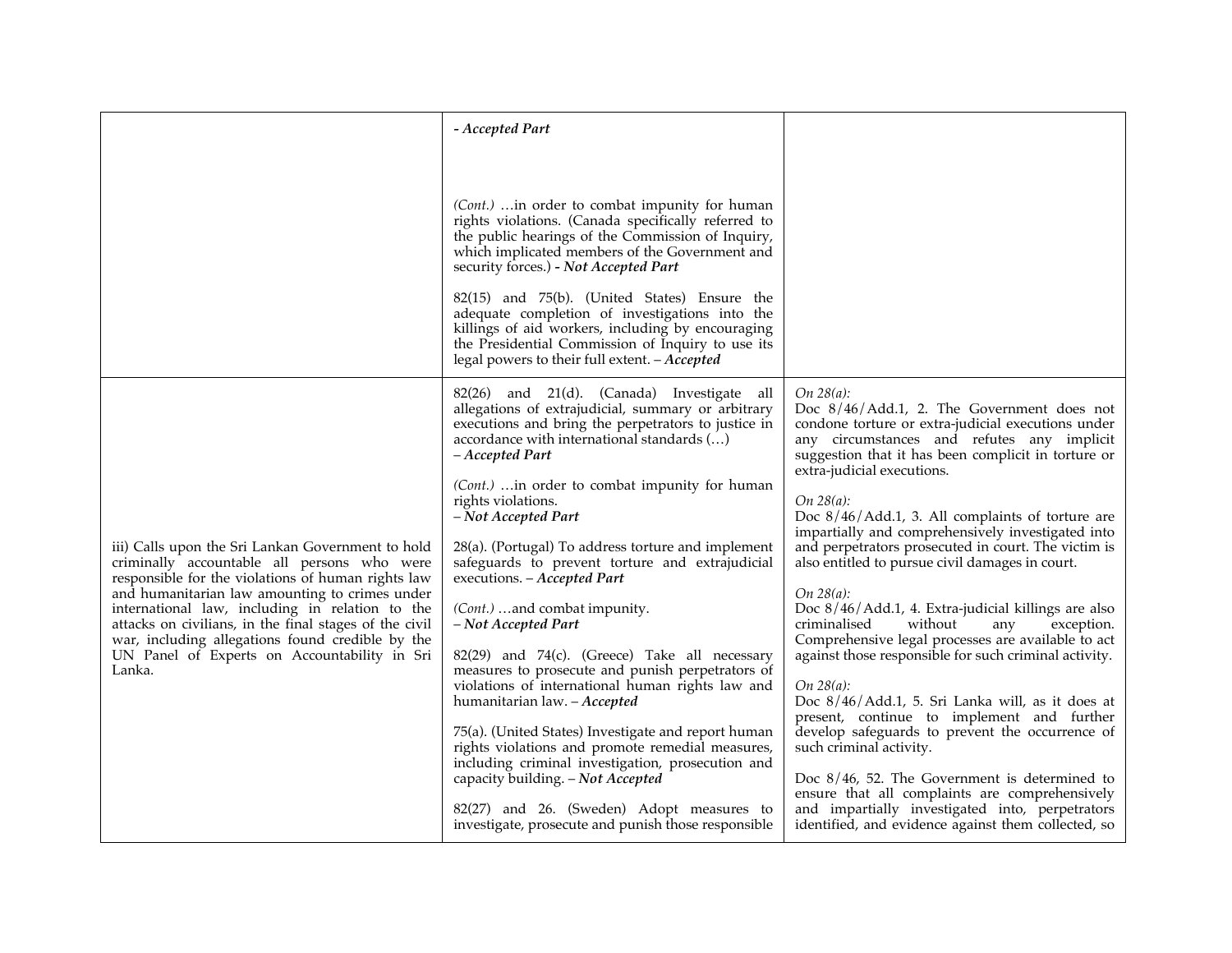|                                                                                                                                                                                                                                                                                                    | for serious human rights crimes such as enforced<br>disappearances, in accordance with international<br>norms and in a transparent manner. - Accepted<br>$82(39)$ and $32(a)(b)$ . (Ireland) Take measures to<br>safeguard freedom of expression and protect<br>human rights defenders, and effectively investigate<br>allegations of attacks on journalists, media<br>personnel and human rights defenders and<br>prosecute those responsible. - Accepted | that such persons can be prosecuted. (). All<br>alleged perpetrators of human rights violations<br>would be prosecuted. Measures necessary to<br>expedite the process of investigation, launch<br>prosecutions and conduct trials would be adopted.<br>The Government refutes the allegation of<br>impunity. |
|----------------------------------------------------------------------------------------------------------------------------------------------------------------------------------------------------------------------------------------------------------------------------------------------------|------------------------------------------------------------------------------------------------------------------------------------------------------------------------------------------------------------------------------------------------------------------------------------------------------------------------------------------------------------------------------------------------------------------------------------------------------------|--------------------------------------------------------------------------------------------------------------------------------------------------------------------------------------------------------------------------------------------------------------------------------------------------------------|
| iv) Calls upon the Sri Lankan Government to<br>incorporate the offence of enforced disappearance<br>into Sri Lankan law as a specific criminal offence,<br>clearly distinguishable from related offences such<br>as abduction, kidnapping, and be punishable by<br>appropriately severe penalties. | 36. (The Holy See) Share the findings of the special<br>bodies created to stop the persistent pattern of<br>enforced disappearances and the measures put into<br>place to address this problem. - Not Accepted                                                                                                                                                                                                                                             | On 36:<br>Doc 8/46/Add.1, 12. Sri Lanka refutes the<br>allegation<br>implicitly<br>contained<br>in<br>the<br>recommendation that there exists in Sri Lanka such<br>a pattern of disappearances.                                                                                                              |
|                                                                                                                                                                                                                                                                                                    | 82(27) and 26. (Sweden) Adopt measures to<br>investigate, prosecute and punish those responsible<br>for serious human rights crimes such as enforced<br>disappearances, in accordance with international<br>norms and in a transparent manner. - Accepted                                                                                                                                                                                                  | On 36:<br>Doc $8/46/Add.1$ , 13. The substantive criminal law<br>prohibits enforced disappearances and carries<br>penal sanctions. All complaints are fully<br>investigated into and where evidence exists,<br>perpetrators prosecuted.                                                                      |
|                                                                                                                                                                                                                                                                                                    | 55(a). (Czech Republic) Adopt measures to<br>strengthen the rule of law; prevent human rights<br>violations, including enforced disappearances $(\ldots)$<br>- Not Accepted<br>82(18) and 60. (Japan) Increase its efforts to further<br>cases<br>kidnapping,<br>prevent<br>of<br>forced<br>disappearances and extrajudicial killings; ensure                                                                                                              | On 36:<br>Doc $8/46/Add.1$ , 15. Various measures to prevent<br>disappearances are already in place. The<br>government is working towards setting in place<br>further measures to totally eliminate enforced<br>disappearances.                                                                              |
|                                                                                                                                                                                                                                                                                                    | that all perpetrators are brought to justice; and<br>enhance its capacity in the areas of crime<br>investigations, the judiciary and the NHRC ()<br>- Accepted                                                                                                                                                                                                                                                                                             | Doc $8/46$ , 52. As regards the issue of<br>disappearances, $()$ . It is not the policy of the State<br>to illegally and surreptitiously arrest persons and<br>detain them in undisclosed locations or to extra-                                                                                             |
|                                                                                                                                                                                                                                                                                                    | 33(b). (France) Adopt measures to shed light on a<br>number of existing enforced disappearances and<br>comply with the request to visit by the Working<br>Group on Enforced or Involuntary Disappearances.<br>– Not Accepted                                                                                                                                                                                                                               | judicially eliminate arrested and detained suspects.<br>() The Government is determined to ensure that<br>all complaints are comprehensively and impartially<br>investigated into, perpetrators identified, and<br>evidence against them collected, so that such<br>persons can be prosecuted.               |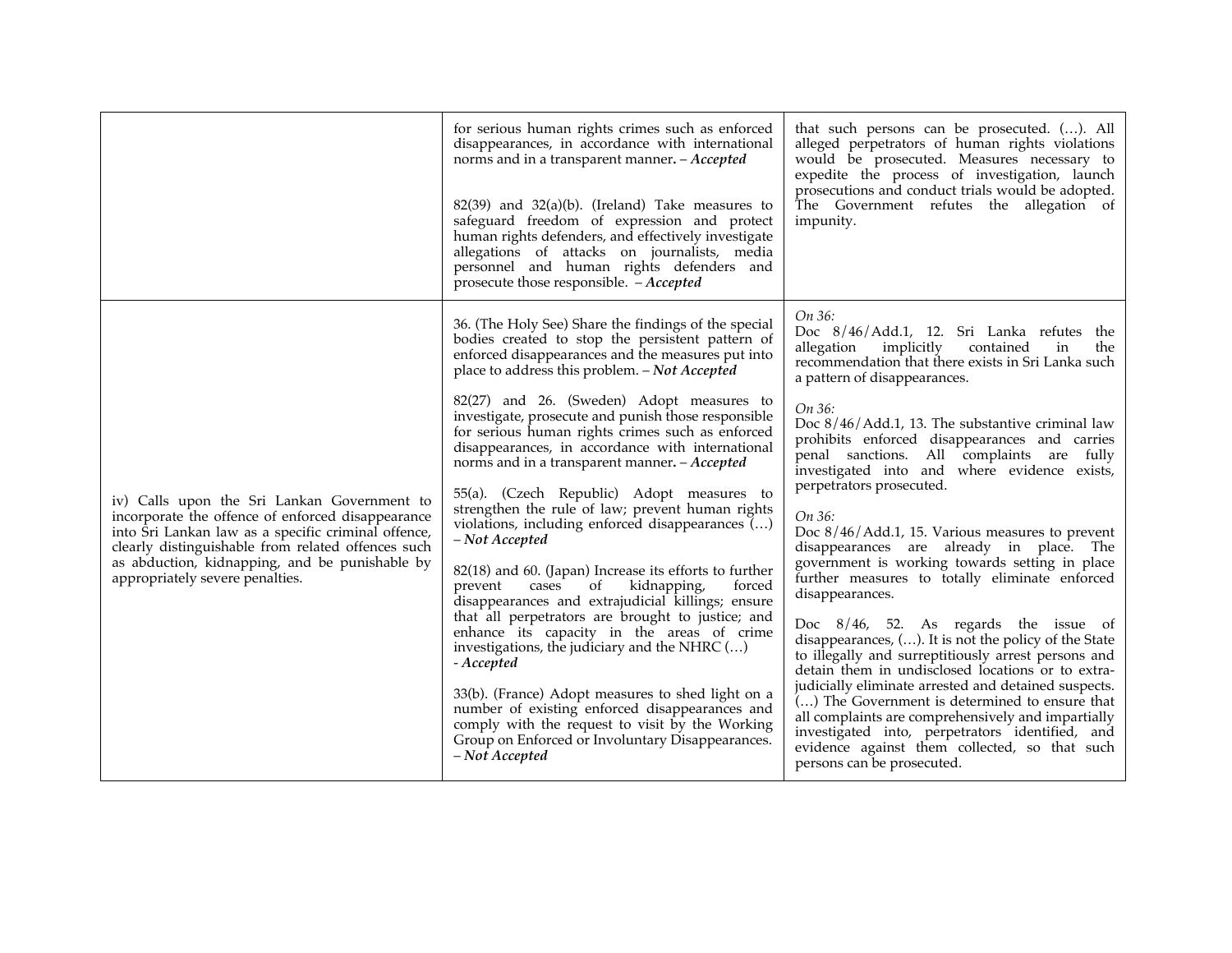**Concerning the writ of** *habeas corpus* **as a mechanism for accountability for human rights violations**

- First cycle UPR Working Group report, UN Doc A/HRC/8/46 (2008): see Summary of Proceedings at paras 41, 39(b), 33, 61(c) and 55(b) (Czech Republic, Austria, Mexico, France and Denmark), and responses/commitments by the Government of Sri Lanka at para 90.
- First cycle UPR response of the Government of Sri Lanka, UN Doc UN Doc A/HRC/8/46 /Add.1 (2008): see para 90.
- Second cycle ICJ submission (April 2012): see para 7.
- Report of the Special Rapporteur on torture, UN Doc A/HRC/7/3/Add.6 (2008): see paras 94 (b) and (c).

| Second cycle ICJ recommendations                                                                                                                                                                                                                                                                                                             | Corresponding recommendations in the first cycle                                                                                                                                                                                                                                                                                                                                                                                                                                                                                                                                                                                                                                                                                                                                             | Corresponding first cycle voluntary commitments                                                                                                                                                                                                                                                                                                                                                                                                                                                                                                                                                                                                                                                                                                                                                                                                        |
|----------------------------------------------------------------------------------------------------------------------------------------------------------------------------------------------------------------------------------------------------------------------------------------------------------------------------------------------|----------------------------------------------------------------------------------------------------------------------------------------------------------------------------------------------------------------------------------------------------------------------------------------------------------------------------------------------------------------------------------------------------------------------------------------------------------------------------------------------------------------------------------------------------------------------------------------------------------------------------------------------------------------------------------------------------------------------------------------------------------------------------------------------|--------------------------------------------------------------------------------------------------------------------------------------------------------------------------------------------------------------------------------------------------------------------------------------------------------------------------------------------------------------------------------------------------------------------------------------------------------------------------------------------------------------------------------------------------------------------------------------------------------------------------------------------------------------------------------------------------------------------------------------------------------------------------------------------------------------------------------------------------------|
| v) Calls upon the Sri Lankan Government to ensure<br>that any delay in instituting proceedings is not<br>treated as a bar to the granting of relief.                                                                                                                                                                                         | 82(28) and 41. (Austria) Recommended that<br>measures be taken to ensure the effective<br>implementation of legislative guarantees and<br>programmes for the protection of witnesses and<br>victims. - Accepted<br>82(7) and 39(b). (Mexico) Take into account the<br>comments of the Human Rights Committee that it<br>include all the substantive provisions of the ICCPR<br>within its national legal structure. - Accepted<br>82(8) and 55(b). (Czech Republic) Ensure full<br>incorporation and implementation of international<br>human rights instruments at the national level, in<br>particular ICCPR and CAT. - Accepted<br>$82(16)$ , 33 and $61(c)$ . (France and Denmark)<br>Implement the recommendations of the Special<br>Rapporteur on the question of torture. $-Accepted$ | No corresponding voluntary commitment.<br>Generally covered by:<br>Doc $8/46$ , 90. A Witness and Victim Protection Bill<br>will be introduced in Parliament shortly and<br>measures will be taken to implement the legislation<br>including the establishment of the necessary<br>institutions.<br>Doc 8/46, 82(16). Accepts to implement the<br>recommendations of the SR on torture.<br>Note: Doc 7/3/Add.6, The SR's recommendations,<br>that Sri Lanka has accepted to implement, include:<br>94(b). Ensure that detainees are given access to<br>legal counsel within 24 hours of arrest,<br>including persons arrested under the<br>Emergency Regulations; and<br>94(c). All detainees should be granted the<br>ability to challenge the lawfulness of the<br>detention before an independent court, e.g.<br>through habeas corpus proceedings. |
| vi) Calls upon the Sri Lankan Government to enact<br>habeas corpus legislation clarifying the applicable<br>standard of proof imposed on the petitioner as "a<br>balance of probabilities".                                                                                                                                                  | No corresponding recommendation.                                                                                                                                                                                                                                                                                                                                                                                                                                                                                                                                                                                                                                                                                                                                                             | No corresponding voluntary commitment.                                                                                                                                                                                                                                                                                                                                                                                                                                                                                                                                                                                                                                                                                                                                                                                                                 |
| vii) Calls upon the Sri Lankan Government to<br>ensure that where counsel for the State submits<br>information that the victim (or petitioner) has been<br>discharged, released, indicted or committed for<br>rehabilitation,<br>that such<br>information<br>$\frac{1}{1}$<br>substantiated by material evidence placed before<br>the court. | No corresponding recommendation.                                                                                                                                                                                                                                                                                                                                                                                                                                                                                                                                                                                                                                                                                                                                                             | No corresponding voluntary commitment.                                                                                                                                                                                                                                                                                                                                                                                                                                                                                                                                                                                                                                                                                                                                                                                                                 |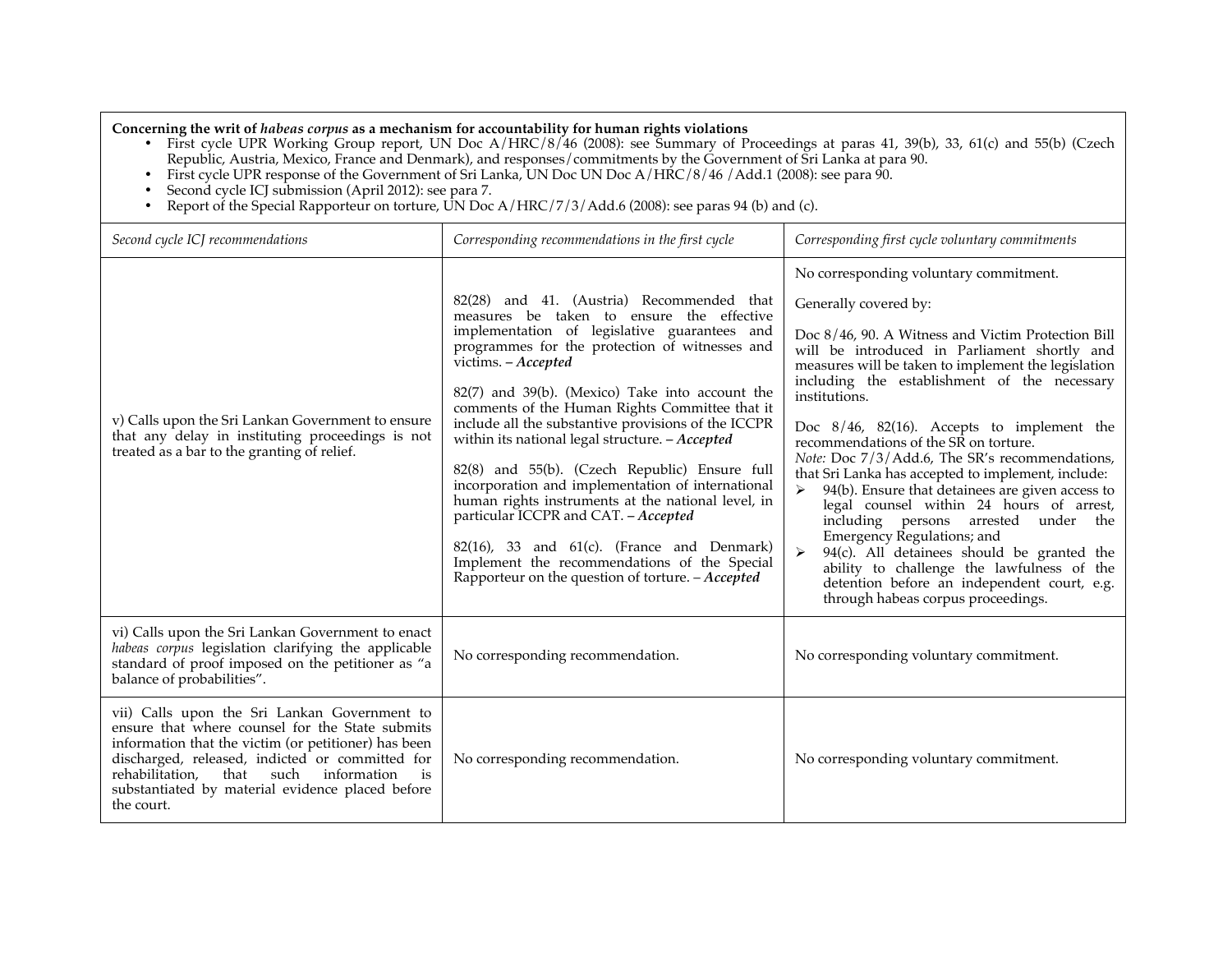### **Concerning witness and victim protection measures**

- First cycle UPR Working Group report, UN Doc A/HRC/8/46 (2008): see Summary of Proceedings at paras 39(b), 55(a), 41, 90 and 80 (Mexico, Czech Republic, Austria and Sri Lanka), and responses/commitments by the Government of Sri Lanka at paras 90 and 80.
- First cycle UPR response of the Government of Sri Lanka, UN Doc UN Doc A/HRC/8/46 /Add.1 (2008): see para 3.
- Second cycle ICJ submission (April 2012): see para 8.

| Second cycle ICJ recommendations                                                                                                                                                                                                                           | Corresponding recommendations in the first cycle                                                                                                                                                                                                                                                                                                                                                                                                                                                                                 | Corresponding first cycle voluntary commitments                                                                                                                                                                                                                                                                                                                                                                                                                                                                                                                                                                                                                            |
|------------------------------------------------------------------------------------------------------------------------------------------------------------------------------------------------------------------------------------------------------------|----------------------------------------------------------------------------------------------------------------------------------------------------------------------------------------------------------------------------------------------------------------------------------------------------------------------------------------------------------------------------------------------------------------------------------------------------------------------------------------------------------------------------------|----------------------------------------------------------------------------------------------------------------------------------------------------------------------------------------------------------------------------------------------------------------------------------------------------------------------------------------------------------------------------------------------------------------------------------------------------------------------------------------------------------------------------------------------------------------------------------------------------------------------------------------------------------------------------|
|                                                                                                                                                                                                                                                            | 82(28) and 41. (Austria) Adopt measures to ensure<br>effective implementation of legislative<br>the<br>guarantees and programmes for the protection of<br>witnesses and victims - Accepted                                                                                                                                                                                                                                                                                                                                       | Doc 8/46, 90. A Witness and Victim Protection Bill<br>will be introduced in Parliament shortly and<br>measures will be taken to implement the legislation<br>including the establishment of the necessary<br>institutions.                                                                                                                                                                                                                                                                                                                                                                                                                                                 |
| viii) Calls upon the Sri Lankan Government to<br>enact legislation and implement a mechanism to<br>protect witnesses and victims.                                                                                                                          | $82(7)$ and $39(b)$ . (Mexico) Take into account the<br>comments of the Human Rights Committee that it<br>include all the substantive provisions of the ICCPR<br>within its national legal structure. - Accepted<br>55(a). (Czech Republic) Establish an independent<br>complaint mechanism in prisons, and prompt,<br>impartial investigation into allegations of torture as<br>well as protection for witnesses and others alleging<br>torture or ill treatment against reprisals,<br>intimidation and threats. - Not Accepted | Doc 8/46, 80. The proposed new law on Victim and<br>Witness Assistance and Protection has received<br>constitutional clearance from the Supreme Court<br>and is now before Parliament. Once enacted it will<br>put in place a legislative framework to provide<br>assistance and protection to not only victims of<br>conventional crimes and witnesses of such<br>incidents, but also to victims of human rights<br>violations and witnesses of such violations. The<br>proposed law will also establish a mechanism for<br>compensation to victims of crime and facilitate the<br>providing of treatment, including medical<br>treatment, rehabilitation and counseling. |
| ix) Ensure that witness and victim protection<br>explicitly include protection and<br>legislation<br>to witnesses giving<br>assistance<br>evidence or<br>before<br>providing information<br>quasi-judicial<br>proceedings, such as Commissions of Inquiry. | No specific corresponding recommendation.                                                                                                                                                                                                                                                                                                                                                                                                                                                                                        | No voluntary commitment.                                                                                                                                                                                                                                                                                                                                                                                                                                                                                                                                                                                                                                                   |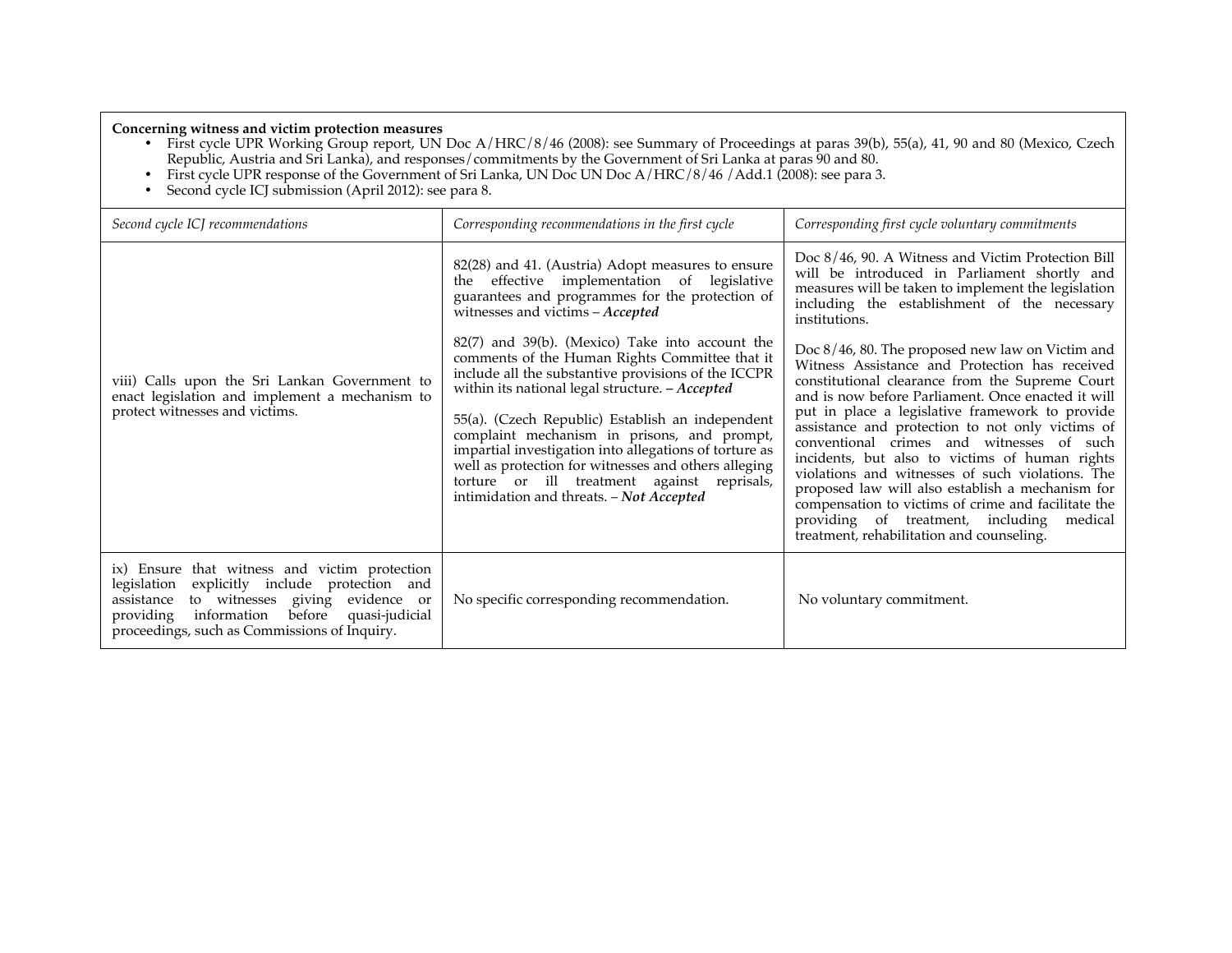**Concerning Convention against Torture obligations**

- First cycle UPR Working Group report, UN Doc A/HRC/8/46 (2008): see Summary of Proceedings at para 67 (Morocco), and responses/commitments by the Government of Sri Lanka at para 5.
- First cycle UPR response of the Government of Sri Lanka, UN Doc UN Doc A/HRC/8/46 /Add.1 (2008): no related response/commitment.
- Second cycle ICJ submission (April 2012): see para 9.

| Second cycle ICJ recommendations                                                                                                                                                             | Corresponding recommendations in the first cycle                                                                                                                                                                                            | Corresponding first cycle voluntary commitments                                                                                                                                                                                                                                 |
|----------------------------------------------------------------------------------------------------------------------------------------------------------------------------------------------|---------------------------------------------------------------------------------------------------------------------------------------------------------------------------------------------------------------------------------------------|---------------------------------------------------------------------------------------------------------------------------------------------------------------------------------------------------------------------------------------------------------------------------------|
| x) Amend section 12 of the Sri Lanka Convention<br>against Torture Act to include the term 'suffering'<br>within the definition of torture.                                                  | No specific corresponding recommendation.<br>Generally covered by:<br>82(10) and 67. (Morocco) Continue its efforts for the<br>full implementation of international human rights<br>instruments to which it is a party. $-A$ <i>ccepted</i> | No voluntary commitment.<br>Related statement:<br>Doc 8/46, 5. The Government has fulfilled<br>international obligations through participation in<br>most key human rights instruments and labour<br>conventions, the full implementation of which is<br>also one of its goals. |
| xi) Enact a non-refoulement provision within the<br>Sri Lanka Convention against Torture Act that is in<br>conformity with obligations under article 3 of the<br>Convention against Torture. | No specific corresponding recommendation.<br>Generally covered by:<br>82(10) and 67. (Morocco) Continue its efforts for the<br>full implementation of international human rights<br>instruments to which it is a party. $-Accepted$         | No voluntary commitment.<br>Related statement:<br>Doc 8/46, 5. The Government has fulfilled<br>international obligations through participation in<br>most key human rights instruments and labour<br>conventions, the full implementation of which is<br>also one of its goals. |

### **Concerning rehabilitation camps and the need for independent monitoring**

- First cycle UPR Working Group report, UN Doc A/HRC/8/46 (2008): see Summary of Proceedings at paras 33, 61(c), 41, 55(a), 75(a), 26(b), 32(e), 43(c), 56(b) and 28(c) (France, Denmark, United States, Sweden, Ireland, Slovenia, Italy and Portugal), and responses/commitments by the Government of Sri Lanka at paras 52, 90, 80, 109 and 8.
- Second cycle ICJ submission (April 2012): see paras 10 and 11.
- Report of the Special Rapporteur on torture, UN Doc A/HRC/7/3/Add.6 (2008) at paras 94(b) and 94(c).

| Second cycle ICJ recommendations                                        | Corresponding recommendations in the first cycle                                                                                                                                                                            | Corresponding first cycle voluntary commitments                                                                                                                                                                                                                                   |
|-------------------------------------------------------------------------|-----------------------------------------------------------------------------------------------------------------------------------------------------------------------------------------------------------------------------|-----------------------------------------------------------------------------------------------------------------------------------------------------------------------------------------------------------------------------------------------------------------------------------|
| xii) Immediately provide access to a lawyer to all<br>detained persons. | No specific corresponding recommendation.<br>Generally covered by:<br>$82(16)$ , 33 and $61(c)$ . (France and Denmark)<br>Implement the recommendations of the Special<br>Rapporteur on the question of torture. - Accepted | No voluntary commitment.<br>Doc $8/46$ , $82(16)$ . Accepts to implement the<br>recommendations of the SR on torture.<br>Note: Doc 7/3/Add.6, The SR's recommendations,<br>that Sri Lanka has accepted to implement, include:<br>94(b). Ensure that detainees are given access to |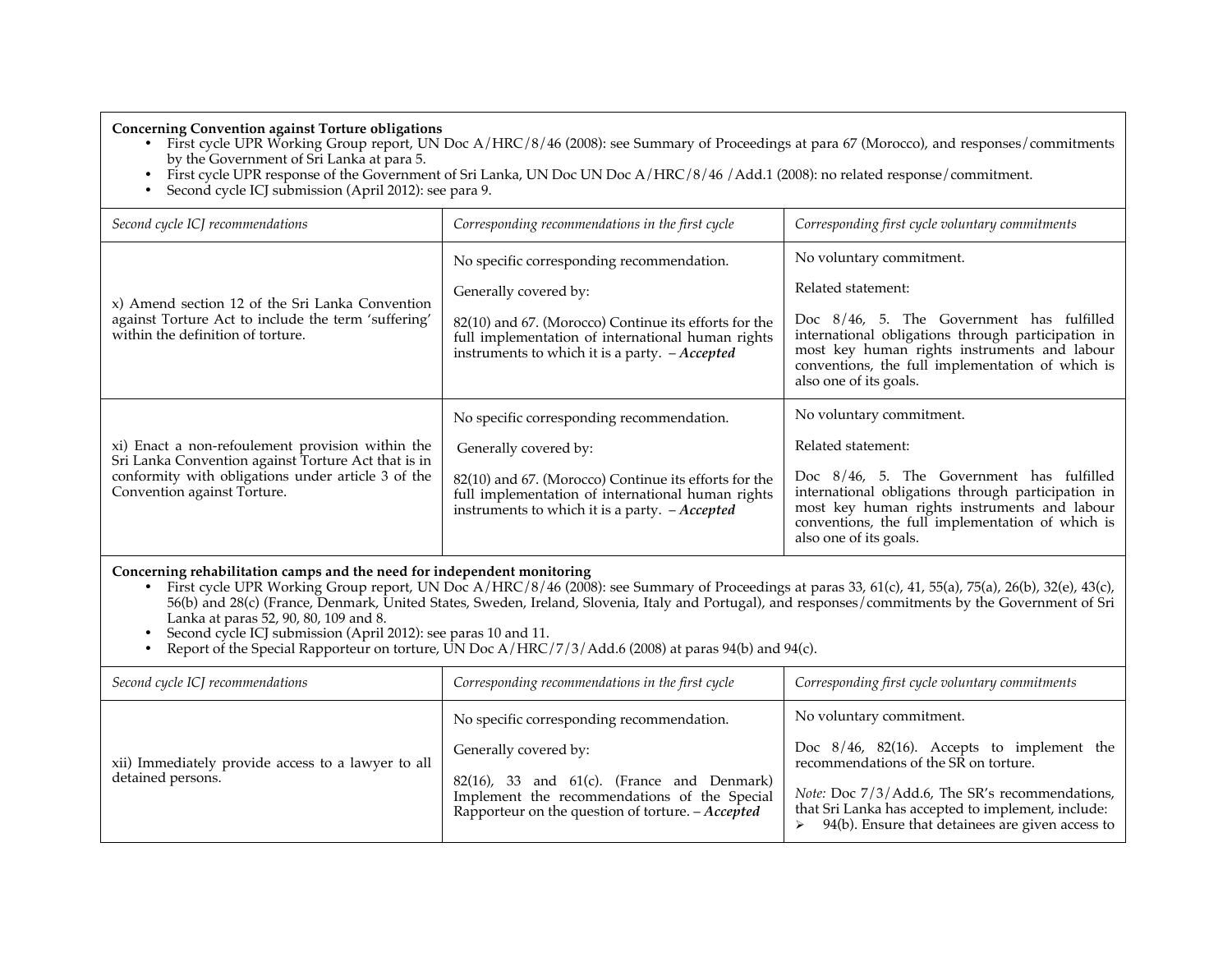|                                                                                                                                               |                                                                                                                                                                                         | legal counsel within 24 hours of arrest,<br>including persons arrested under<br>the<br>Emergency Regulations.                                                                                                                                                                                                                                                                                                                                                         |
|-----------------------------------------------------------------------------------------------------------------------------------------------|-----------------------------------------------------------------------------------------------------------------------------------------------------------------------------------------|-----------------------------------------------------------------------------------------------------------------------------------------------------------------------------------------------------------------------------------------------------------------------------------------------------------------------------------------------------------------------------------------------------------------------------------------------------------------------|
|                                                                                                                                               | No specific corresponding recommendation.<br>Generally covered by:                                                                                                                      | Doc 8/46, 82(16). Accepts to implement the<br>recommendations of the SR on torture.<br>Note: Doc 7/3/Add.6, the SR's recommendations                                                                                                                                                                                                                                                                                                                                  |
| xiii) Immediately provide all detained persons with<br>the right to go before a Court of law to challenge<br>the legality of their detention. | $82(16)$ , $33(d)$ and $61(c)$ . (France and Denmark)<br>Implement the recommendations of the Special<br>Rapporteur on the question of torture. $-Accepted$                             | include:<br>$94(c)$ . All detainees should be granted the<br>➤<br>ability to challenge the lawfulness of the<br>detention before an independent court, e.g.<br>through habeas corpus proceedings.                                                                                                                                                                                                                                                                     |
|                                                                                                                                               |                                                                                                                                                                                         | No voluntary commitment.                                                                                                                                                                                                                                                                                                                                                                                                                                              |
|                                                                                                                                               |                                                                                                                                                                                         | Related statement:                                                                                                                                                                                                                                                                                                                                                                                                                                                    |
| xiv) Immediately release all persons who are being<br>arbitrarily detained.                                                                   | No corresponding recommendation.                                                                                                                                                        | Doc $8/46$ , 52. It is not the policy of the State to<br>illegally and surreptitiously arrest persons and<br>detain them in undisclosed locations or to<br>extrajudicially eliminate arrested and detained<br>suspects. The Government is determined to ensure<br>that all complaints are comprehensively and<br>impartially investigated into, perpetrators<br>identified, and evidence against them collected, so<br>that such persons can be prosecuted.           |
|                                                                                                                                               |                                                                                                                                                                                         | Doc 8/46, 90. A Witness and Victim Protection Bill<br>will be introduced in Parliament shortly and<br>measures will be taken to implement the legislation<br>including the establishment of the necessary<br>institutions.                                                                                                                                                                                                                                            |
| xv) Provide an effective legal remedy before a                                                                                                | 82(28) and 41. (Austria) Adopt measures to ensure<br>the effective implementation of legislative<br>guarantees and programmes for the protection of<br>witnesses and victims - Accepted | Related statement:                                                                                                                                                                                                                                                                                                                                                                                                                                                    |
| Court of law to all persons who have been<br>wrongfully or illegally detained.                                                                |                                                                                                                                                                                         | Doc 8/46, 80. The proposed new law on Victim and<br>Witness Assistance and Protection has received<br>constitutional clearance from the Supreme Court<br>and is now before Parliament. Once enacted it will<br>put in place a legislative framework to provide<br>assistance and protection to not only victims of<br>conventional crimes and witnesses of such<br>incidents, but also to victims of human rights<br>violations and witnesses of such violations. The |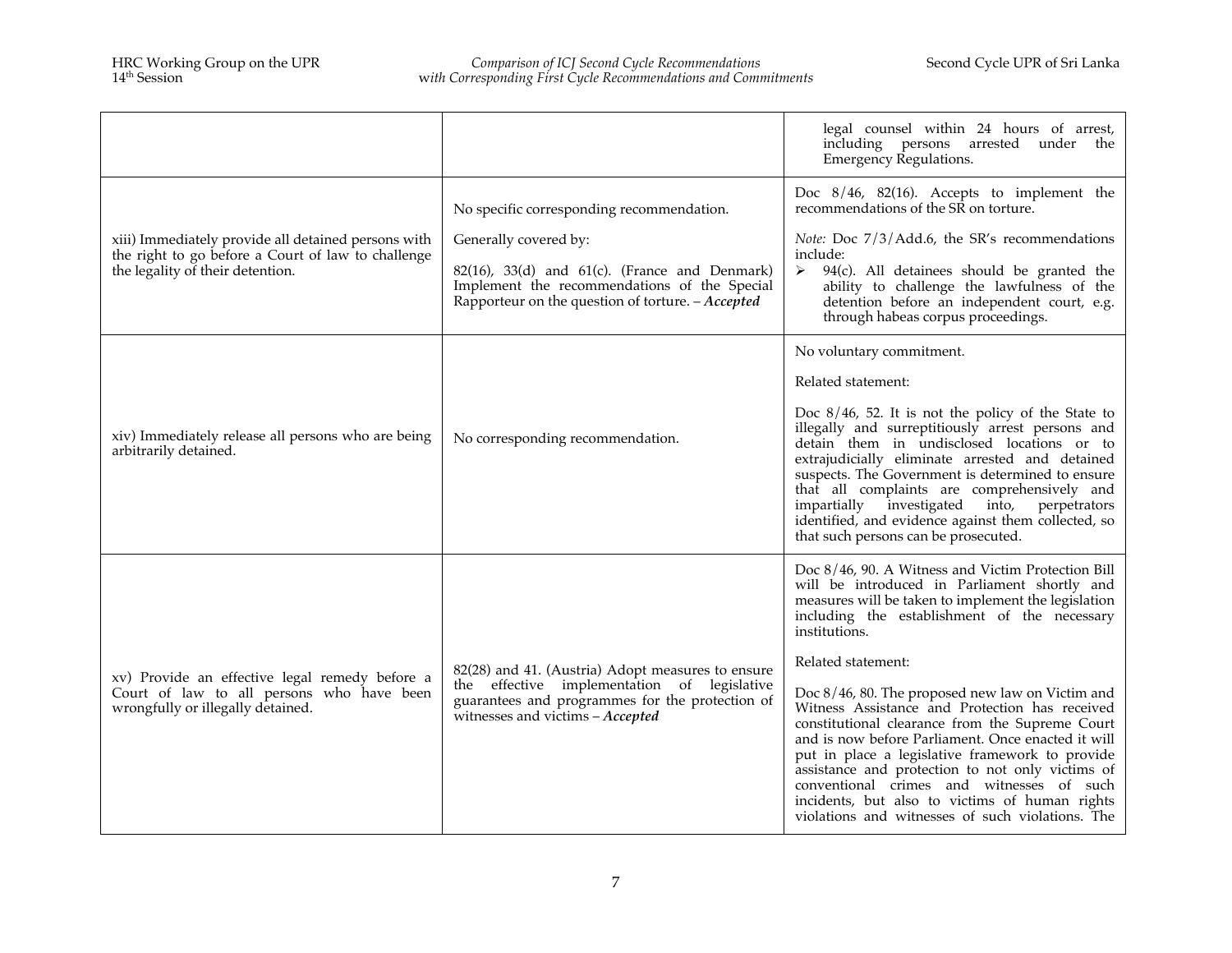|                                                                                                                                                            |                                                                                                                                                                                                                                                                                                                                                                                                                                                                                                                                                                                                                                                                                                                                                                                                                                                                                                                                                                                         | proposed law will also establish a mechanism for<br>compensation to victims of crime and facilitate the<br>providing of treatment, including medical<br>treatment, rehabilitation and counseling.                                                                                                                                                                                                                                                                                                                                                                                                                                                                                                                                                                                                                                                                                                                                                                                                                         |
|------------------------------------------------------------------------------------------------------------------------------------------------------------|-----------------------------------------------------------------------------------------------------------------------------------------------------------------------------------------------------------------------------------------------------------------------------------------------------------------------------------------------------------------------------------------------------------------------------------------------------------------------------------------------------------------------------------------------------------------------------------------------------------------------------------------------------------------------------------------------------------------------------------------------------------------------------------------------------------------------------------------------------------------------------------------------------------------------------------------------------------------------------------------|---------------------------------------------------------------------------------------------------------------------------------------------------------------------------------------------------------------------------------------------------------------------------------------------------------------------------------------------------------------------------------------------------------------------------------------------------------------------------------------------------------------------------------------------------------------------------------------------------------------------------------------------------------------------------------------------------------------------------------------------------------------------------------------------------------------------------------------------------------------------------------------------------------------------------------------------------------------------------------------------------------------------------|
| xvi) Allow detained persons regular visits with<br>their families.                                                                                         | No corresponding recommendation.                                                                                                                                                                                                                                                                                                                                                                                                                                                                                                                                                                                                                                                                                                                                                                                                                                                                                                                                                        | No voluntary commitment.                                                                                                                                                                                                                                                                                                                                                                                                                                                                                                                                                                                                                                                                                                                                                                                                                                                                                                                                                                                                  |
| xvii) Make public the number of persons detained<br>in rehabilitation camps and the location of the<br>rehabilitation camps.                               | 55(a). (Czech Republic) Adopt measures to<br>strengthen the rule of law; prevent human rights<br>violations, including enforced disappearances,<br>extrajudicial executions and torture; ensure<br>punishment of those responsible; and include, inter<br>alia, systematic review of all detention areas.<br>- Not Accepted                                                                                                                                                                                                                                                                                                                                                                                                                                                                                                                                                                                                                                                             | Doc $8/46$ , 109. Improve and upgrade detention<br>facilities.                                                                                                                                                                                                                                                                                                                                                                                                                                                                                                                                                                                                                                                                                                                                                                                                                                                                                                                                                            |
| xviii) Allow international independent monitoring<br>bodies, such as the International Committee for the<br>Red Cross, access to the rehabilitation camps. | 75(a). (United States) Re-engage with international<br>human rights monitoring and assistance<br>mechanisms by agreeing to establish an OHCHR<br>field presence, whose mandate would allow<br>unfettered access to monitor, investigate and report<br>human rights violations and promote remedial<br>measures, including criminal investigation,<br>prosecution and capacity-building of domestic<br>human rights mechanisms. - Not Accepted<br>26(b). (Sweden) Urged for acceptance of<br>independent international monitoring.<br>- Not Accepted<br>32(e) (Ireland) Permit the establishment of an<br>OHCHR presence to monitor the human rights<br>situation in the country as well as to take measures<br>to improve the humanitarian access.<br>$-$ Not Accepted<br>43(c). (Slovenia) Promptly invite the United<br>Nations to establish a presence in Sri Lanka, the<br>mandate of which would include protection,<br>monitoring, investigation and reporting.<br>- Not Accepted | No voluntary commitment.<br>Related statement:<br>Doc $8/46$ , 8. The Government is not in agreement<br>with the suggestion for the establishment of a<br>monitoring mission. The imposition of foreign<br>institutions will stifle the potential for growth of<br>national institutions charged with these functions<br>at present.<br>Doc $8/46$ , $82(16)$ . Accepts to implement the<br>recommendations of the SR on torture.<br>Note: Doc 7/3/Add.6, the SR's recommendations<br>include:<br>$94(w)$ . Ratify the Optional Protocol to the<br>➤<br>Convention against Torture, and establish a<br>truly independent monitoring mechanism to<br>visit all places where persons are deprived of<br>their liberty throughout the country, and carry<br>out private interviews.<br>$94(y)$ . Establish a field presence of the Office of<br>➤<br>the OHCHR with a mandate for both<br>monitoring the human rights situation in the<br>country, including the right of unimpeded<br>access to all places of detention (). |